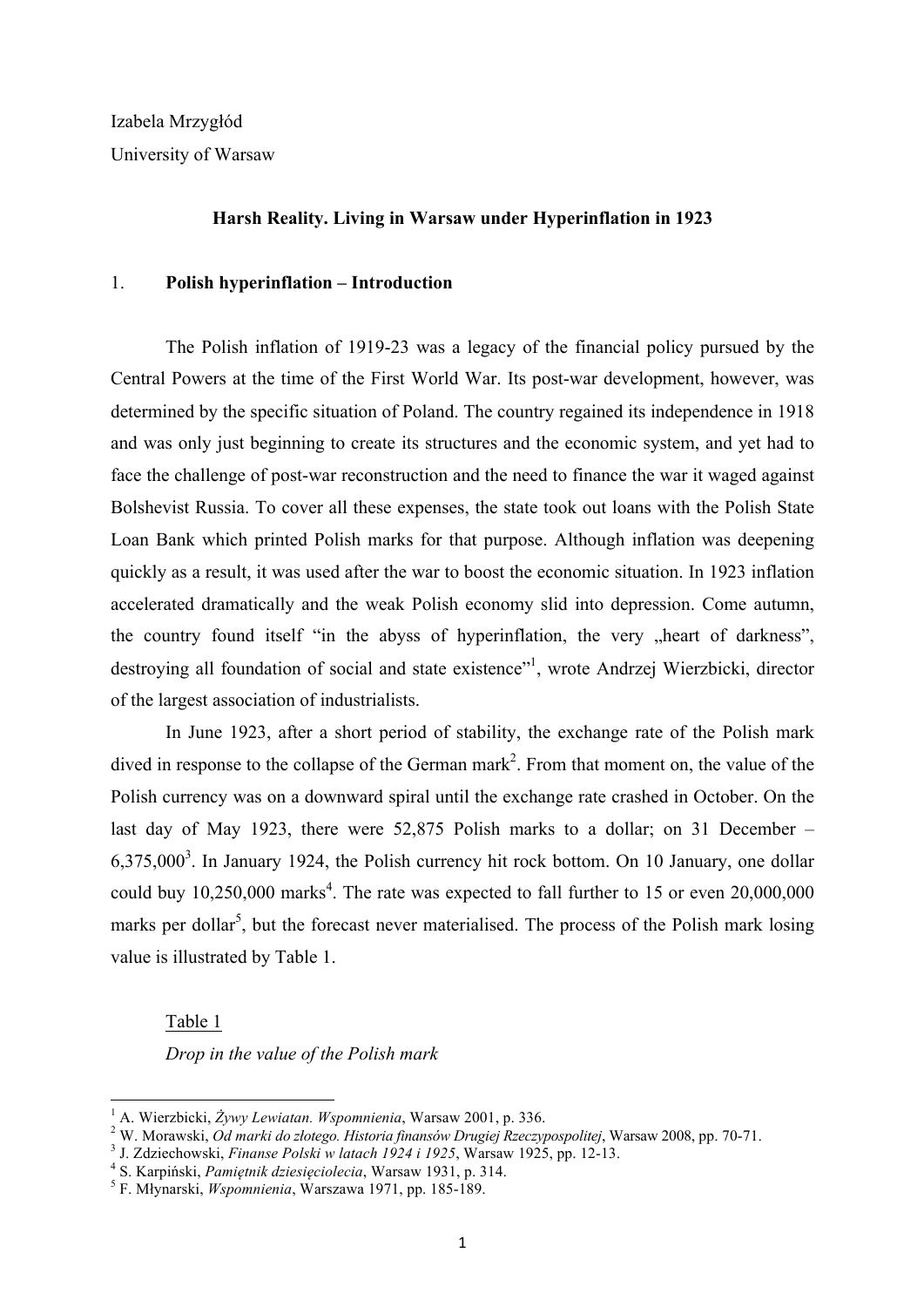| Date      | Wholesale<br>price<br>index<br>( <i>January</i><br>$1914 = 1$ | <b>Growth rate</b><br>(in %) | <b>Dollar</b><br>exchange<br>rate index<br>$(January 1914 =$<br>1) | <b>Growth rate</b><br>(in %) |
|-----------|---------------------------------------------------------------|------------------------------|--------------------------------------------------------------------|------------------------------|
| 31 I 1923 | 5,391                                                         |                              | 7,804                                                              |                              |
| 28 II     | 8,431                                                         | $+56.4$                      | 11,494                                                             | $+47.3$                      |
| 31 III    | 9,784                                                         | $+16.0$                      | 10,051                                                             | $-13.6$                      |
| 30 IV     | 10,481                                                        | $+7.1$                       | 11,700                                                             | $+16.4$                      |
| 31 V      | 11,130                                                        | $+6.2$                       | 12,563                                                             | $+7.4$                       |
| 30 VI     | 18,623                                                        | $+67.4$                      | 24,167                                                             | $+92.4$                      |
| 31 VII    | 30,387                                                        | $+63.2$                      | 40,000                                                             | $+65.5$                      |
| 31 VIII   | 52,408                                                        | $+72.5$                      | 59,206                                                             | $+48.0$                      |
| 30 IX     | 72,278                                                        | $+37.9$                      | 75,873                                                             | $+28.2$                      |
| 31 X      | 276,487                                                       | $+282.5$                     | 401,224                                                            | $+428.8$                     |
| 30 XI     | 679,437                                                       | $+145.7$                     | 872,897                                                            | $+117.6$                     |
| 31 XII    | 1,423,007                                                     | $+109.3$                     | 1,502,976                                                          | $+72.2$                      |
| 31 I 1924 | 2,521,667                                                     | $+77.2$                      | 2,267,063                                                          | $+50.8$                      |

Source: E. Taylor, *Inflacja polska*, Poznań 1926, p. 23.

Rapidly growing prices and a fall in the value of real wages shrunk the internal market. It was not only the purchase power that decreased as people had to radically curb their spending. Seeing its income dwindle, the state, too, was forced to cut down on public procurement. This was because hyperinflation exacerbated the chaos in public finance. Although the budgetary deficit was contained, the printing of the Polish mark brought less and less advantages<sup>6</sup>. In addition, at the time of rising inflation, the role of direct taxes was diminished to the benefit of indirect levies. In 1923, only 9.2% of state income from public levies comprised direct taxes and charges<sup>7</sup>. On the other hand, all users of the Polish mark were subject to the so-called inflation tax which was especially painful to those who lived off their wages $8$ .

With fewer customers willing to buy products, companies scaled down their activities which reduced demand for raw materials and investment goods. As early as March, industrial production started to gradually decline, first in the area of investment goods and then in the consumption sector. The downturn might have been slow at the beginning, but by October production was in ruins<sup>9</sup>. A little before that, in late summer, the so-called inflationary export bounty disappeared together with all its advantages. At the same time, the loan market ground to a halt – the quickly depreciating legal tender made it impossible to obtain easy credit in the

<sup>&</sup>lt;sup>6</sup> Z. Landau, J. Tomaszewski, *Zarys historii gospodarczej Polski 1918-1939*, Warsaw 1999, p. 103.<br><sup>7</sup> J. Tomaszewski, *Stabilizacja waluty w Polsce*, Warsaw 1961, p. 31.<br><sup>8</sup> For the mechanism of inflation tax see Z. Land

 $9$  Ibidem, pp.  $102-103$ .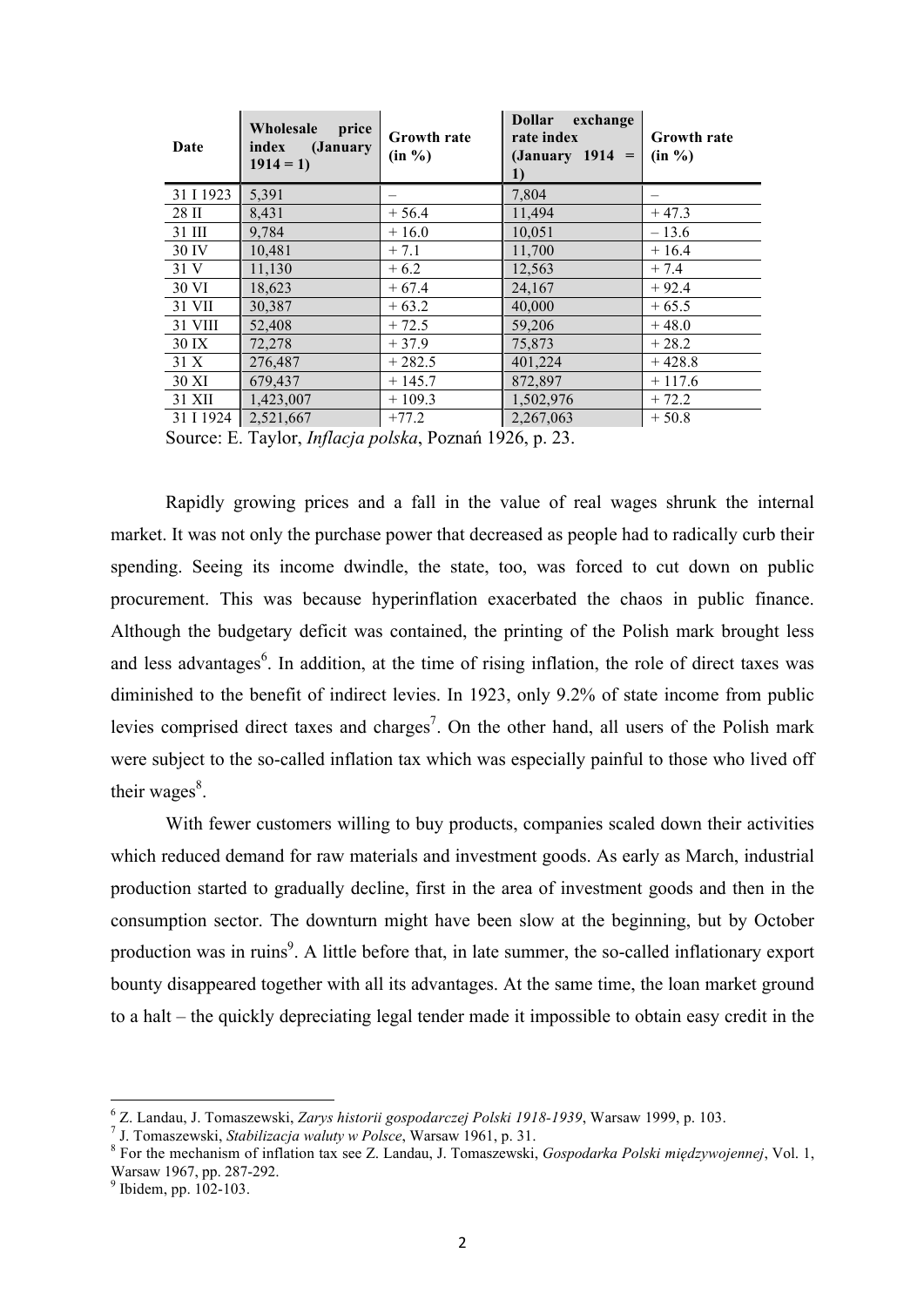currency in circulation while creditors started asking for collateral as a form of protection from inflation-related losses.

Industry collapsing, managers had to lay people off. The unemployment rate rose sharply in March<sup>10</sup>. Even though it fell down in the summer due to seasonal jobs, it picked up its momentum in the autumn. Also rising was partial unemployment (not visible in statistics) which consisted in shortening the working week $11$ .

Even though we have access to economic indices, it is still difficult to establish a clear timeline for hyperinflation and the beginnings of the economic crisis in Poland. According to the popular definition offered by Phillip Cagan, hyperinflation begins in the month when the rise in prices exceeds 50 percent and continues for many months to come. Based on calculations by Wojciech Morawski, we could pinpoint the beginning of hyperinflation as June 1923 when the inflation rate amounted to 96.7 % and stayed at 89.2 % in July<sup>12</sup>. However, even Morawski mentions the spring of 1923 as the starting point of hyperinflation. Other scholars suggested different demarcation lines – Jerzy Tomaszewski wrote about the autumn of the same year whereas Oskar Lange saw the beginnings of the crisis in July<sup>13</sup>. For the purposes of this paper, however, chronological boundaries are marked by political and economic events. My starting date is 30 June 1923, the day when the Treasury Minister in the centre-right government handed in his resignation after he failed to implement his reforms of the treasury and financial systems. As for the date concluding the period, I chose 1 February 1924 when the practice of printing the Polish mark for the needs of the Treasury was stopped. The value of money ceased to fall – since February, the exchange rate of the dollar stabilised at 9.250,000 Polish marks<sup>14</sup> and the government managed to secure a positive balance of revenue over expenditure<sup>15</sup>. Even though it solved some problems, putting a stop to inflation did not bring about any dramatic improvement in the standard of living. The social consequences of hyperinflation were to be experienced for a long time yet.

### **2. Thematic scope and sources**

<sup>&</sup>lt;sup>10</sup> Ibidem, p. 123.<br><sup>11</sup> Idem, *Robotnicy przemysłowi w Polsce 1918–1939. Materialne warunki bytu*, Warsaw 1971, pp. 164-165.<br><sup>12</sup> W. Morawski, *Od marki...*, p. 56.<br><sup>13</sup> See: W. Morawski, *Stabilizacja waluty w Polsce w* in: *Od Grabskiego do Balcerowicza. Systemy pieniężne w gospodarce polskiej*, ed. Z. Knakiewicz, Poznań 1997, p. 118; O. Lange, *Koniunktura w życiu gospodarczym Polski*, in: *Przewroty walutowe i gospodarcze po wielkiej wojnie*, Cracow 1928, pp. 347-437; J. Tomaszewski, *Stabilizacja* ..., pp. 15-38.<br><sup>14</sup> J. Zdziechowski, *Finanse* ..., p. 15.<br><sup>15</sup> J. Tomaszewski, *Stabilizacja* ..., pp. 56-57.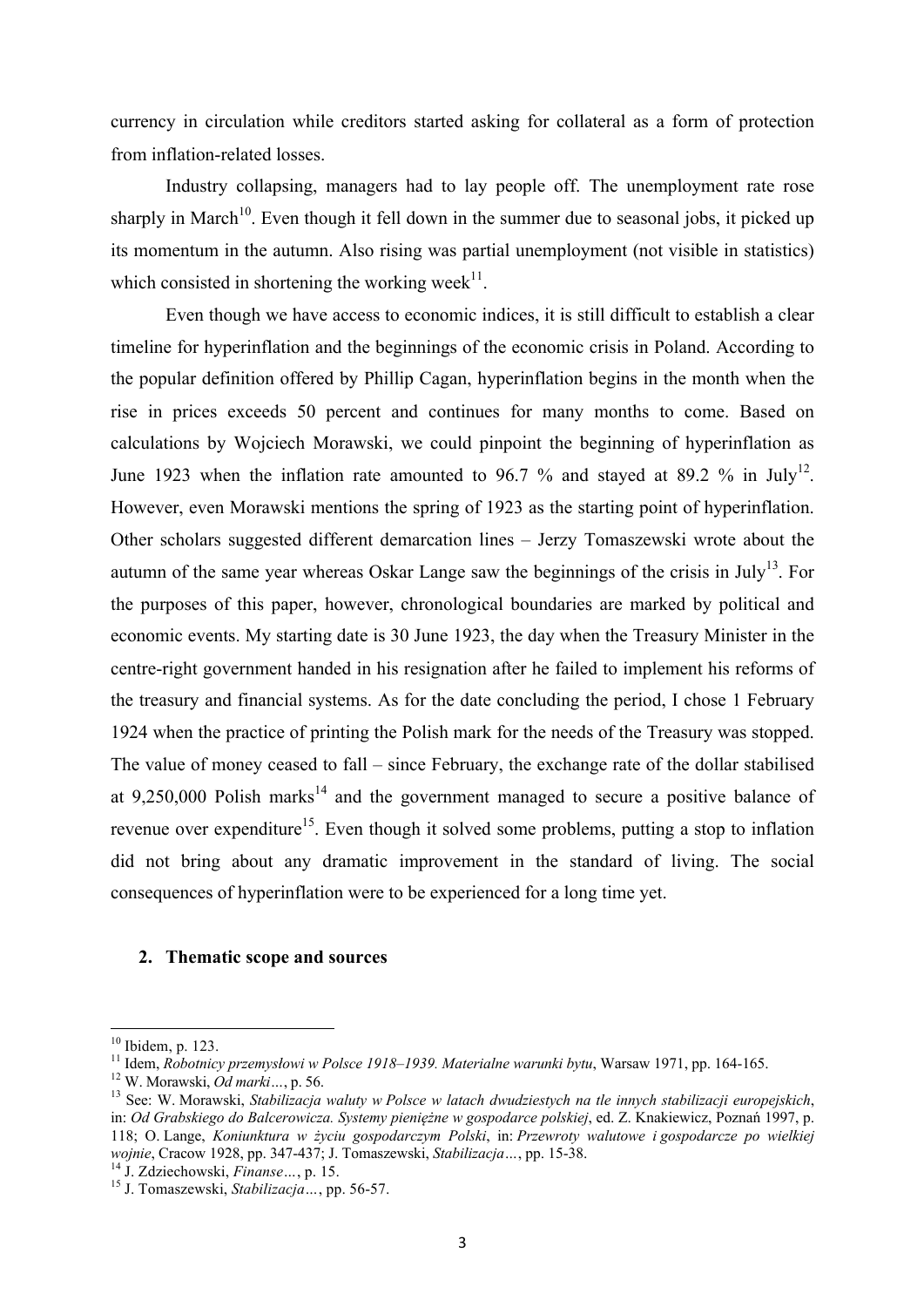The paper shows the impact of hyperinflation on the everyday lives of the inhabitants of Warsaw, focusing specifically on the situation of those population groups who earned their income. It analyses the problem of a drop in the value of real wages and the way households were managed. It poses the following fundamental questions. What were the costs of hyperinflation for the population of Warsaw? What strategies did Varsovians adopt to protect themselves against economic losses? What kind of an impact did financial hardship have on social relations? Hence, the paper follows in the tradition of historical research into everyday life adding a bottom-up perspective to the portrayal of the Polish hyperinflation, a dimension which is rarely present in the relevant publications by economists and economic historians.

The experience of inflation dominated everyday life in 1923. The period of hyperinflation may be called the "unreliable everyday", to use a phrase by Zygmunt Bauman, which signifies a kind of reality which does not exude "safety, confidence in what is to happen and what cannot happen, what to do and what to avoid. [...] Peace and boredom<sup> $16$ </sup>. With hyperinflation the opposite is true. Fraught with many unknowns, it mars existence with uncertainty, challenges habits and belies tested strategies. It not only diminishes trust in the currency itself (which is rapidly losing value), but also undermines the authority of the state and disrupts social order.

The paper recreates the structures of everyday life on the basis of various source materials. It draws upon the available statistics, economic and sociological analyses as well as belles-lettres and memoirs. Most importantly, however, it makes use of everyday press articles which provide much more information about the situation of Varsovians than scarce private records of hyperinflation and the very limited and imperfect economic and social studies of that time. It reaches back to dailies and weeklies of varying nature, ideology and political standpoint. Left-wing press is represented by *Robotnik* (The Worker), the mouthpiece of the Polish Socialist Party; right-wing press – by *Kurier Warszawski* (The Warsaw Courier). There is interesting information to be found in sensationalist press such as *Ilustrowany Kurier Codzienny* (The Illustrated Daily) and *Kurier Informacyjny i Telegraficzny* (The Information and Telegraphic Courier). In addition to the dailies, I have also examined two weeklies – *Bluszcz (*The Ivy*)* for women and the statirical *Mucha* (The Fly) – as well as specialist economic journals – *Kurier Ekonomiczny* (The Economic Courier)*, Przemysł i handel* (Industry and Trade) and *Gazeta Bankowa* (The Banking Gazette).

<sup>16</sup> Z. Bauman, *Codzienność nasza niecodzienna…*, in: *Barwy codzienności. Analiza socjologiczna*, ed. M. Bogunia-Borowska, Warsaw 2009, p. 77.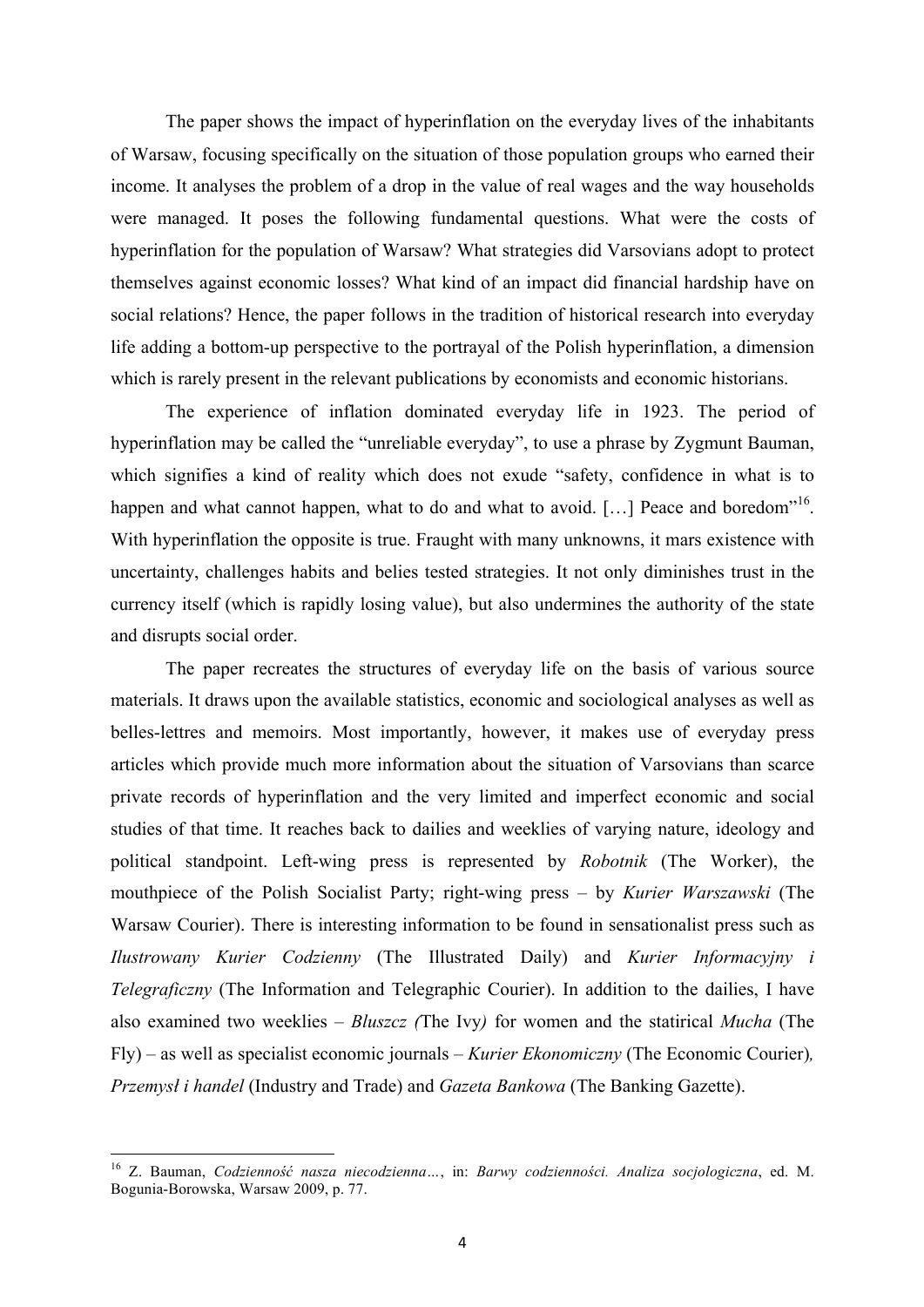### **3. Warsaw and its inhabitants in the face of hyperinflation**

In 1923, Warsaw had a population of 960.381 people<sup>17</sup>. The largest population group in the city was made up of workers employed in different sectors of the industry, but the lifestyle and the nature of the Polish capital was mainly influenced by members of the intelligentsia such as white-collar workers, representatives of free professions and public servants. Blue-collar and white-collar workers, that is the people who obtained most of their income from wages and salaries, accounted for 63.2% of the total working population. Selfemployed people who did not hire extra labour force (mainly merchants and craftsmen) accounted for  $17\%$ <sup>18</sup>, while the share of the group classified as bourgeoisie is estimated at 2.1% of the total<sup>19</sup>. This last small group exerted a major impact on the economic life of the country.

Triggering mechanisms of income and wealth redistribution, inflation was a major force shaping post-war relations. It created a sort of social ladder with different professional groups located lower or higher on its rungs depending on how well they coped with the devaluation of the Polish mark. The key demarcation line divided those who drew profit from the growing inflation and those who suffered losses. Very roughly, the group of "winners" was made up of those who had access to more flexible income and resources which were not depreciated (industrialists, entrepreneurs, bankers, real estate owners). The "losers", on the other hand, were those who earned more stable wages (public servants as well as blue-collar and white-collar workers)<sup>20</sup>. In Poland, a special role in the redistribution of the national income was played by the State Treasury responsible for spending budgetary funds. The socalled inflation tax was levied on the entire population, but was especially painful for the working man (a fact postulated by T. Szturm de Sztrem<sup>21</sup>), whilst the profits went to the state and the economic community benefiting from unadjusted loans.

Rising inflation deepened social inequality and aggravated antagonisms which often went beyond the simple division into winners and losers. It intensified conflicts between social groups and enhanced different stereotypes such as the dishonest, greedy Jew or the selfish peasant paying no regard to the public good. As inflation turned into hyperinflation,

<sup>&</sup>lt;sup>17</sup> ..Statistical Yearbook for Warsaw 1923 and 1924", Warsaw 1926, p. 17.

<sup>18</sup> M.M. Drozdowski, *Skład i struktura społeczna ludności Warszawy międzywojennej*, in: *Warszawa II Rzeczypospolitej*, ed. M.M. Drozdowski, Vol. 1, Warszaw 1968, p. 35.

<sup>&</sup>lt;sup>19</sup> B. Poznańska, *Skład społeczno-zawodowy i narodowościowo-wyznaniowy burżuazji Warszawy w okresie międzywojennym 1918–1939, in: Warszawa II Rzeczypospolitej, ed. M.M. Drozdowski, Vol. 4, Warsaw 1972, p. 143.* 

<sup>&</sup>lt;sup>20</sup> The influence of inflation on the distribution of wealth is discussed in: Z. Landau, J. Tomaszewski, *Gospodarka*..., Vol. 1, pp. 287-292.

*Gospodarka…*, Vol. 1, pp. 287-292. <sup>21</sup> T. Szturm de Sztrem, *Żywiołowość w opodatkowaniu: podatek inflacyjny*, Warsaw 1924.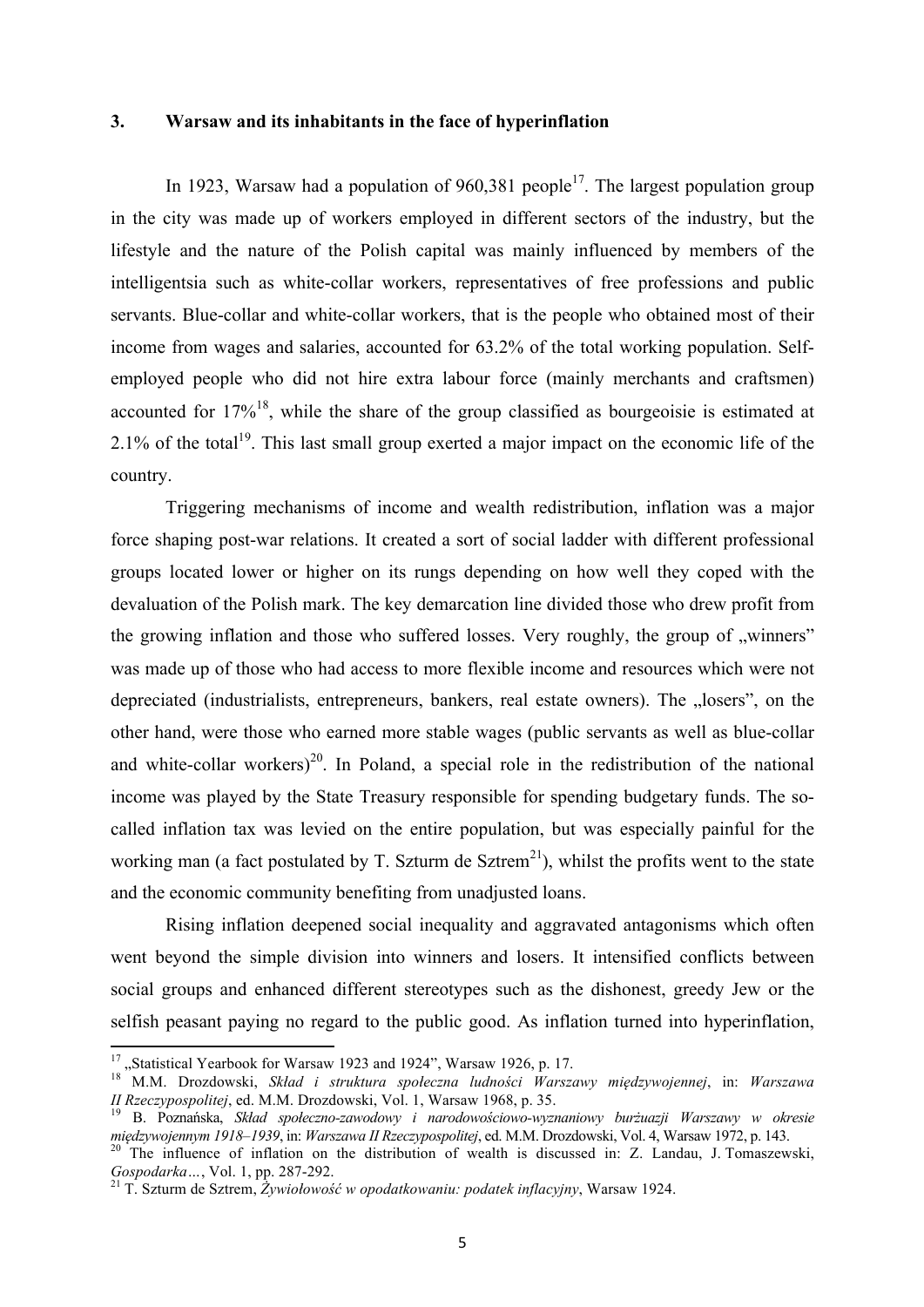practically everyone started to incur losses (with the exception of a small group of stock market profiteers). Industrialists and bankers suffered because of the slump in the loan market and the disappearance of the so-called inflationary export bounty; entrepreneurs and merchants grappled with the problem of price calculation and the difficulty to purchase goods; white-collar and blue-collar workers were more and more affected by the drop in the real value of wages and the reduction of full-time equivalents. The Warsaw daily newspapers, however, reflected the shift only slightly and kept depicting the social groups in a way more suited to the reality of inflation than hyperinflation.

## 4. **Everyday hardships – income and the cost of life**

The wage situation in 1923 resulted from a number of factors which had previously left their mark on earnings. The war and the German occupation reduced wages in the Polish territory to a very low level indeed – in 1918, the wages of workers and public servants were below 40% of their real value in 1914. The years 1918–1921 saw a marked increase in both the nominal and real value of wages which approached their pre-war levels in mid 1921. However, ever since that moment, a discrepancy could be observed – the nominal value of wages kept increasing, but their real value was falling down and suffered from constant fluctuations as a consequence of accelerating inflation.

In order to adjust wages to the growing cost of living, a sliding wage scale was introduced. Statistical commissions calculated the rate at which the cost of living rose and the indices they published were used to regulate the amount of nominal earnings. Importantly, the adjustment complied with provisions in collective bargaining agreements adopted in different companies, provisions which were sometimes very divergent. Whether such agreements were honoured or not depended to a large extent on the good will of entrepreneurs. White-collar workers were in a worse position, which was especially true for the large group of civil servants who were only covered by the sliding scale from February  $1923^{22}$ .

Warsaw applied the calculations made by the Commission for the Study of the Cost of Living at the Central Statistical Office which announced the price growth index once a month. The calculations are shown in Table 2. Nevertheless, the indexation of wages went only so far to protect them from falling down. At the time of runaway inflation, the moment and

<sup>&</sup>lt;sup>22</sup> T. Szturm de Sztrem*, Płace zarobkowe w okresie dewaluacji pieniężnej,* Warsaw 1924, p. 35.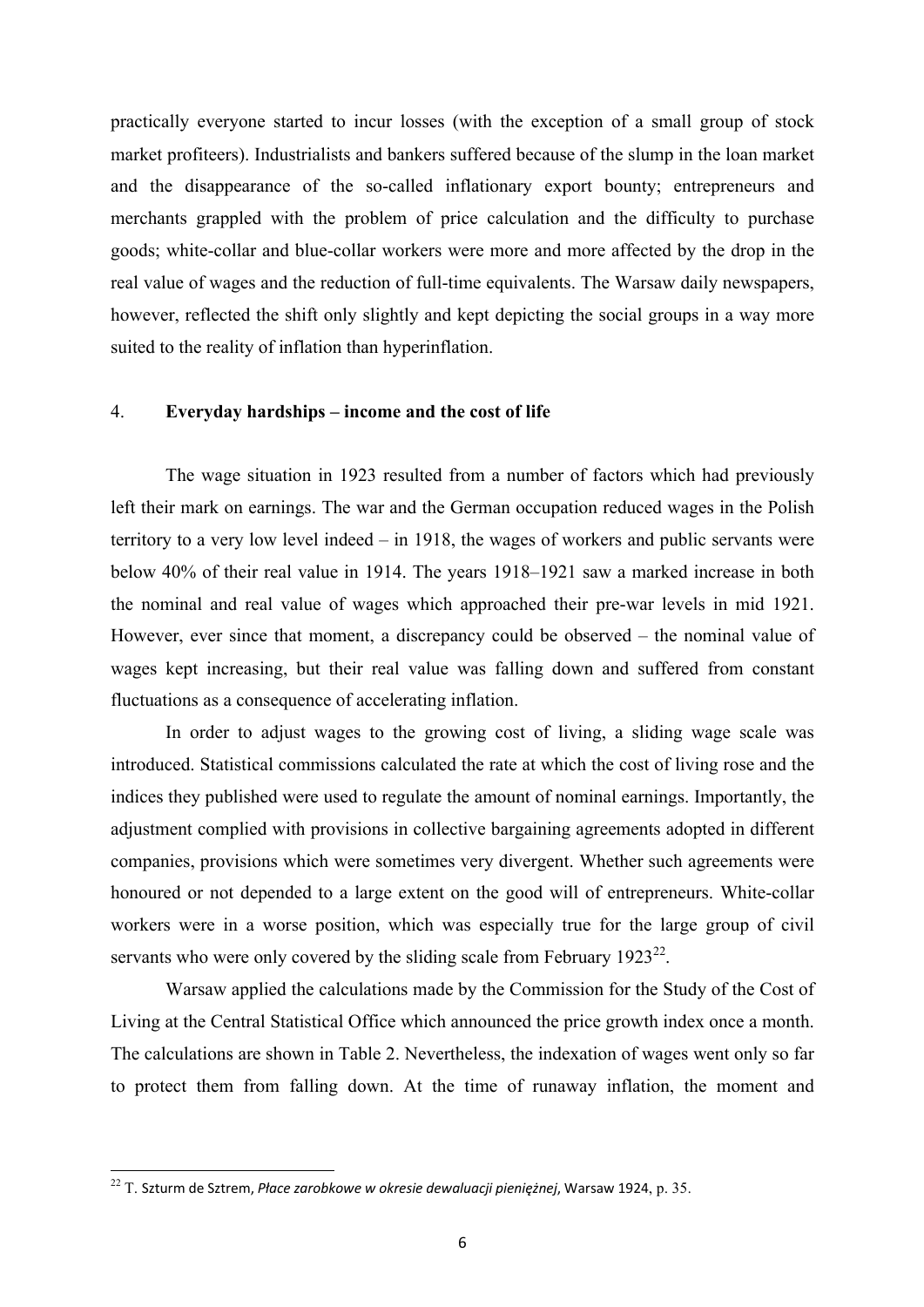frequency of payment played a key role. The most popular way of remuneration was payment in arrears which was the most disadvantageous for workers.

# Table 2

| Month     | <b>Half-monthly</b><br>periods | <b>Monthly</b><br>periods | Month        | <b>Half-monthly</b><br>periods | <b>Monthly</b><br>periods |  |
|-----------|--------------------------------|---------------------------|--------------|--------------------------------|---------------------------|--|
| June 1923 |                                | $+47.99$                  | November     | $+51.06$                       | $+132.14$                 |  |
| July      |                                | $+57.42$                  |              | $+53.67$                       |                           |  |
| August    | $+32.23$                       | $+72.09$                  | December     | $+65.89$                       | $+171.4$                  |  |
|           | $+30.12$                       |                           |              | $+62.60$                       |                           |  |
| September | $+24.45$                       | $+41.83$                  | January 1924 | $+89.62$                       | $+149.77$                 |  |
|           | $+13.97$                       |                           |              | $+31.72$                       |                           |  |
| October   | $+83.25$                       | $+205.86$                 | February     | $-1.93$                        | $-2.16$                   |  |
|           | $+66.91$                       |                           |              | $-0.23$                        |                           |  |

*Indices of the growth in the cost of living in Warsaw*

Source: list compiled on the basis of information from "Kurier Warszawski" and "Robotnik".

In 1923, the system of wage indexation developed during inflation ceased to be adequate for the living conditions under hyperinflation. The ever higher amounts of money Varsovians brought home each month could buy less and less. S. Karpiński, president of one of the Warsaw banks in 1923, wrote the following entry in his diary under 2 August: "I paid a million for a pair of shoes and 5.5 million for clothes. The salary I got from the Bank in July was 15 million<sup>223</sup>. Prices of goods, including necessities, rose each day and the cost-of-living allowances could not offset the losses suffered as a result of inflation. This is why real wages were subject to sharp fluctuations. According to calculations made by T. Szturm de Sztrem, the index of real wages in the industrial sector in the second half of 1923 looked as follows:

## Table 3

*Index of real wages in the industrial sector in the second half of 1923 calculated in marks of a pre-war purchasing power (year 1914 = 100)*

| June   | 79.8 | October  | 60.9 |
|--------|------|----------|------|
| July   | 69.8 | November | 86.7 |
| August | 80.4 | December | 84.5 |

<sup>&</sup>lt;u> 1989 - Johann Stein, marwolaethau a bh</u> <sup>23</sup> S. Karpiński, *Pamiętnik…*, p. 299.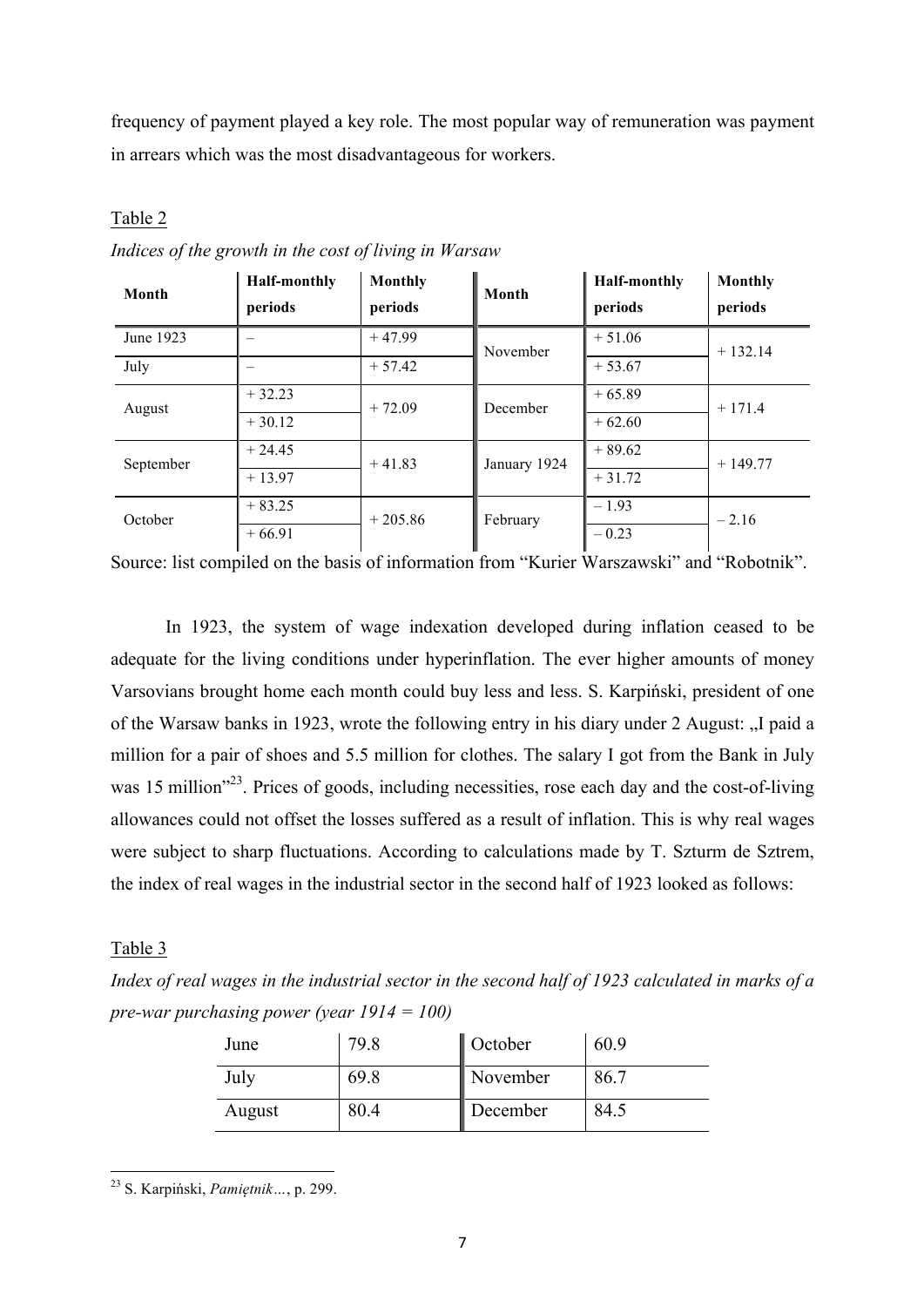| September                                    | 978 |  |  |  |  |
|----------------------------------------------|-----|--|--|--|--|
| Source: J. Tomaszewski, Stabilizacja, p. 18. |     |  |  |  |  |

Any attempts to adapt the sliding wage scale to the reality of hyperinflation were doomed, the calculations made by the commission giving rise to more and more controversy. From August on, the Statistical Commission started calculating the growth in the cost of living every two weeks, but it only produced a temporary improvement. The calculations were increasingly imprecise. The figure of 132.14% calculated for November invited the following comment in The Worker: "This is of course valid for the most modest, almost starvation budgets. […] But if you take the price of bread as the index […] than the ratio will be even more striking: on 15 November, the price for 1 kilogramme of bread was set at 59,000 Polish marks by the commission […], while on 30 November, the official price of bread was 160,000 Polish marks, which means it rose by almost  $200\%$ <sup>324</sup>.

On 6 December 1923, the Parliament passed an act on taxation adjustment which was to enter into force on 1 January 1924. The practice of calculating some public levies on the basis of a unit with a fixed value (the reference zloty) triggered the process of adjusting other regulatory liabilities as well<sup>25</sup>. Even though the introduction of a fixed measure of value was welcomed, the calculation of prices was still the biggest cause for concern. The adjustment of taxes, excise duties and railways tariffs led to further price increases while the calculation of product value provided sellers with new opportunities to abuse the system<sup>26</sup>.

Wages were adjusted more slowly even though the Central Trade Union Commission demanded, as early as mid-December, that a relevant act be adopted by the Parliament<sup>27</sup>. From January, the requirement to calculate wages on the basis of the fixed measure of value was introduced for different groups and included in collective agreements<sup>28</sup>. Wage adjustment stoked conflicts between workers and entrepreneurs as the latter tried to use the adjustment to reduce wages and were unwilling to pay cost-of-living allowances to adjusted remuneration. Employers justified the practice by the worsening situation in the industrial sector<sup>29</sup>. In spite of such difficulties, the real value of workers' wages increased in the first half of 1924<sup>30</sup>.

 $24$ , Robotnik", 4 XII 1923, p. 2.

<sup>&</sup>lt;sup>25</sup>, Kurier Warszawski", 30 XII 1923, p. 9.<br>
<sup>26</sup>, Robotnik", 1 I 1924, p. 5.<br>
<sup>27</sup> Ibidem, 21 XII 1923, p. 3.<br>
<sup>27</sup> Ibidem, 21 XII 1923, p. 3.<br>
<sup>28</sup> For example, bakeries started calculating wages in zlotys from 21 I: " supplement, p. 3.<br><sup>29</sup> "Robotnik", 1 II 1924, p. 1; 28 II 1924, p. 2.<br><sup>30</sup> Z. Landau, J. Tomaszewski, *Gospodarka* ..., Vol. 2, Warsaw 1971, p. 97.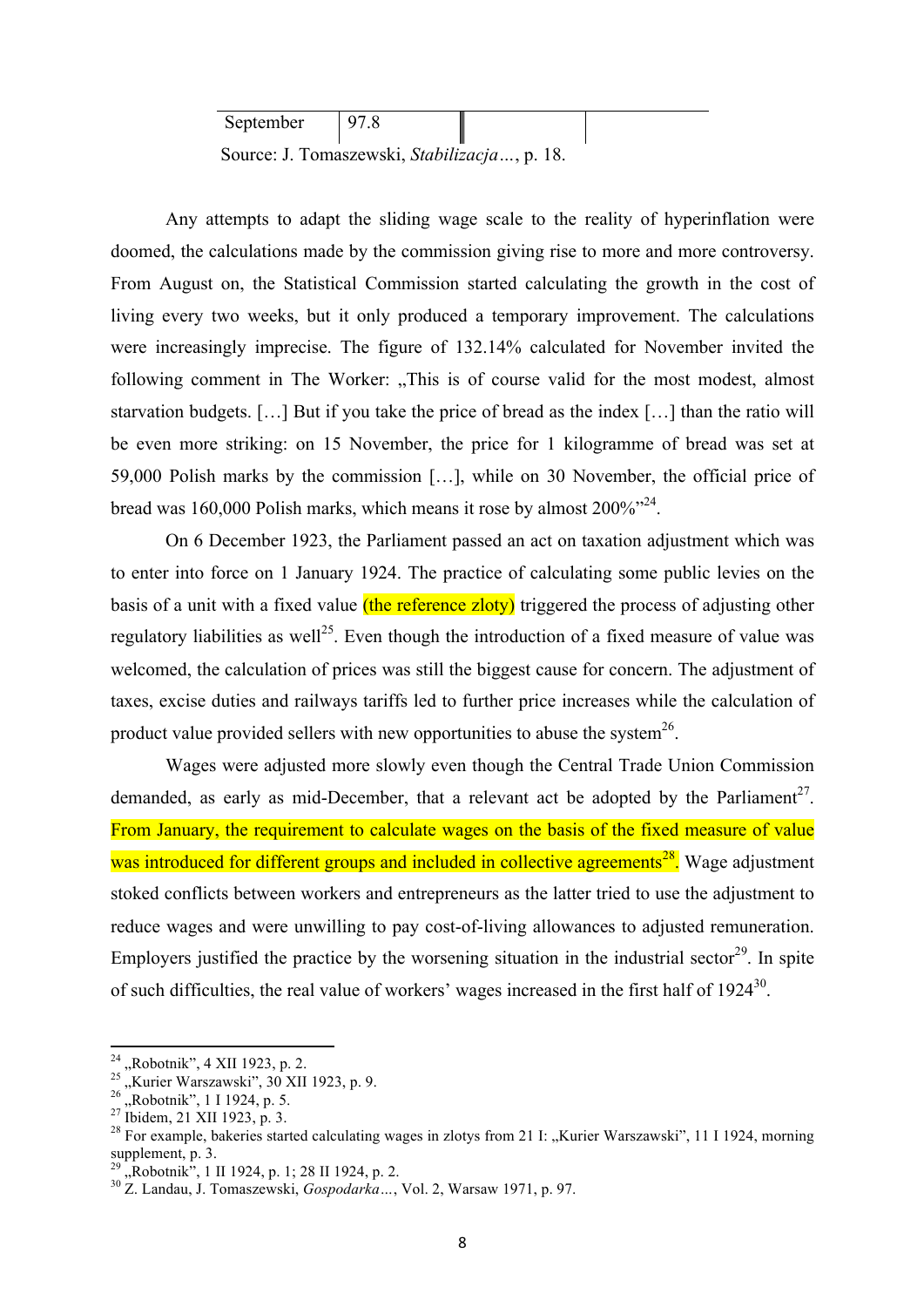At the time of hyperinflation, Varsovians incurred higher costs not only in terms of the rising cost of living, but also the increased transaction costs related to everyday shopping. The time spent looking for hard-to-find products or visiting various shops to compare prices added to the cost of purchased products and increased their value in the eyes of consumers.

What was especially time-consuming was queuing up for necessity goods. Queues were part and parcel of hyperinflation-stricken Warsaw. Sensationalist press reported in July: "Sugar queues have become so commonplace in the recent weeks that, today, there is no store in Warsaw before which large crowds of women would not gather since the small hours<sup>331</sup>. Errands which involved long waiting were often entrusted to people who had time to spare, that is the old and the unemployed<sup>32</sup>. But in some situations, governmental regulations made purchasing a product conditional on presenting the passport<sup>33</sup> – such was the case of sugar whose rations had to be collected by Varsovians in person, a provision which caused serious problems for the working population. The additional time and energy put into trade transactions is sometimes called the shoe leather cost.

Inflation also gave rise to calculation problems. S. Karpiński wrote in November: "The constant calculations and additions of the cost-of-living allowance mars our work at the office"34. Companies and institutions struggled to calculate allowances and recalculate capital. Each Varsovian, regardless of his level of education, had to face the problem of multi-million transactions. Inflation taught the "common cook" as well as a member of the intelligentsia to do their sums<sup>35</sup>. The very figures posed problems – people tried to tell the difference between a billion and a trillion with the press offering helpful tips<sup>36</sup>. Tiresome mathematical operations were a necessity adding time and energy to the costs of hyperinflation

## 5. **Adaptation strategies – household budgets**

Confronted with rising prices and a drop in the real value of wages, Varsovians had to make serious changes in the structure of their household budgets and the way they satisfied their needs. Planning everyday expenses posed many difficulties. Z. Kaliciński remembered

 $31$ , Kurier Informacyjny i Telegraficzny", 18 VII 1923, p. 1. Also on the same topic: "Robotnik", 2 VIII 1923, p. 1; 2 IX 1923, p. 3.<br>
<sup>32</sup> "Kurier Warszawski", 13 I 1924, p. 10.<br>
<sup>33</sup> Ibidem, 7 IX 1923, morning supplement, p. 2.<br>
<sup>34</sup> S. Karpiński, *Pamiętnik...*, p. 304.<br>
<sup>35</sup> R. Sygietyński, *Refleksja finansowa III*, "Przemysł i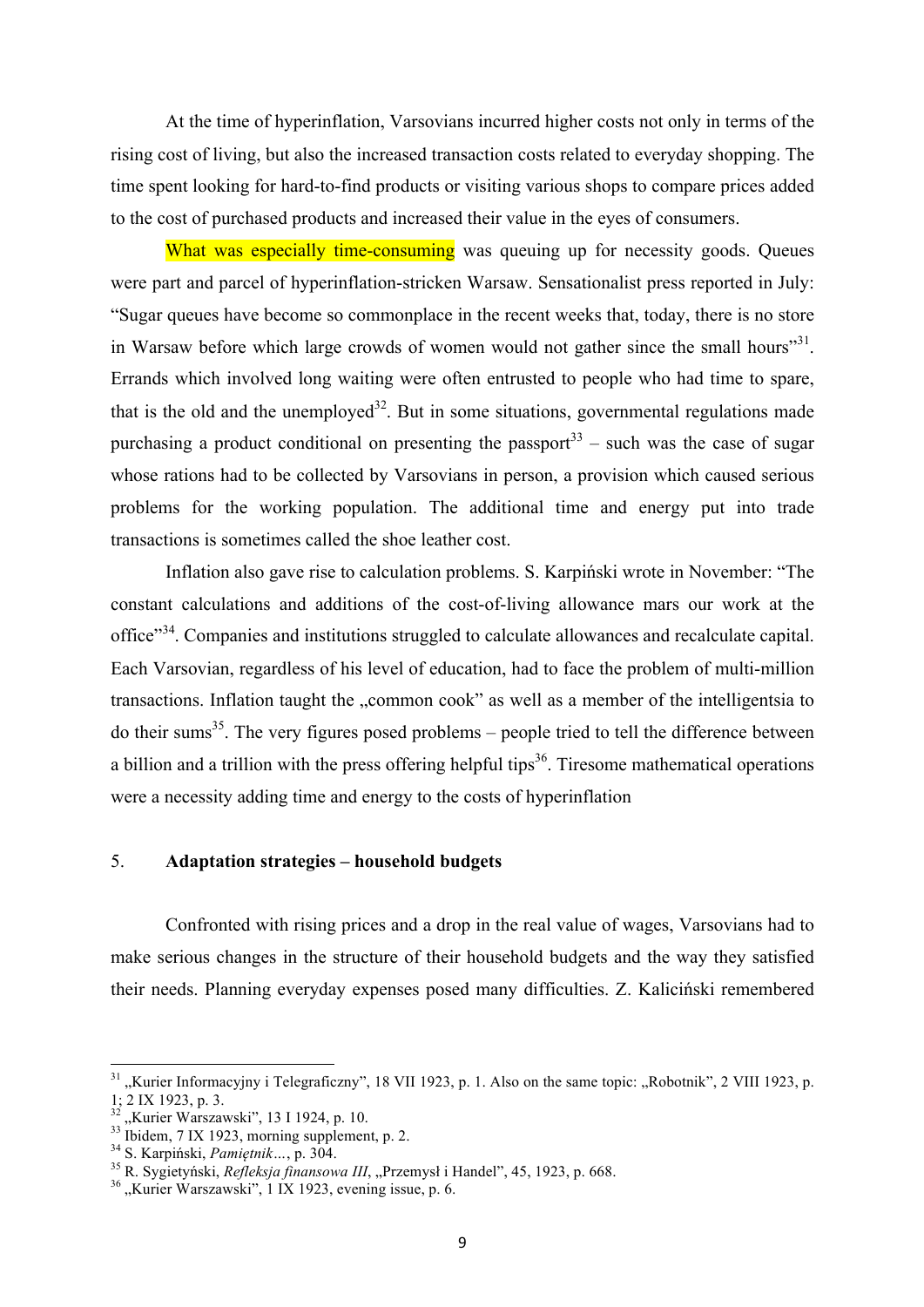how his father would collect his wages and then "take a sheet of paper and a pencil, arrange banknotes in little stacks and then count, write, sum up<sup>37</sup>.

How extensive the changes had to be depended most of all on the initial situation in a household. A small number of Varsovians did not have to modify their budgets at all – the resources they had gathered allowed them to maintain their previous standard of living. Cuts and reductions could only be made by those families which still earmarked some of their funds to satisfy higher order needs and had a complex structure of consumption. This was not the case of households whose income only sufficed to afford the basics, let alone those where people lived at the minimum subsistence level. At most, they could resort to reducing starvation diets.

Wherever possible, people tried to consume more rationally, a practice best seen on the example of summer vacations taken by the intelligentsia. In spite of the growing pauperization, the group found it hard to compromise on their ingrained code of social behaviour. Consequently, efforts were made to cut down on costs rather than give up leisure trips altogether. High prices in well-known spas made smaller places more popular and foreign destinations were losing out to domestic ones<sup>38</sup>.

Most often, however, summer vacations were simply taken out of the budget. This was due to the shrinking discretionary fund, that is those resources which were set aside for additional and spontaneous expenses related mainly to tourism and culture. Books and newspapers were among the first items to go in the austerity drive. This raised fears of society becoming barbarised. The Warsaw Courier offered the following comment: "Purchasing" anything new becomes a luxury. Black marketeers don't buy books because they don't want to – the intelligentsia, because they can't afford them<sup>339</sup>. People tried to compensate for the losses and find new ways of satisfying higher order needs. Władysław Berkan, a worker returned from Germany, wrote in his résumé: "I used to subscribe to about fifteen different newspapers, but now have to do with just one. And if the newsagents keep raising prices like that, I will stop at reading the free-of-charge copy of *Postęp* (Progress) on the tram"40. Yet another way to read gratuitously was to consult newspapers in cafes. Budget cuts sometimes encroached on education, especially when children were forced to go to work to help their parents.

<sup>&</sup>lt;sup>37</sup> Z. Kaliciński, *O Starówce* ..., p. 28.<br><sup>38</sup> Nasze życie: wrzesień-październik, "Bluszcz", 1923, 40, pp. 382-383.<br><sup>39</sup> "Kurier Warszawski", 13 VIII 1923, morning supplement, p. 3.<br><sup>40</sup> W. Berkan, *Życiorys własny*, P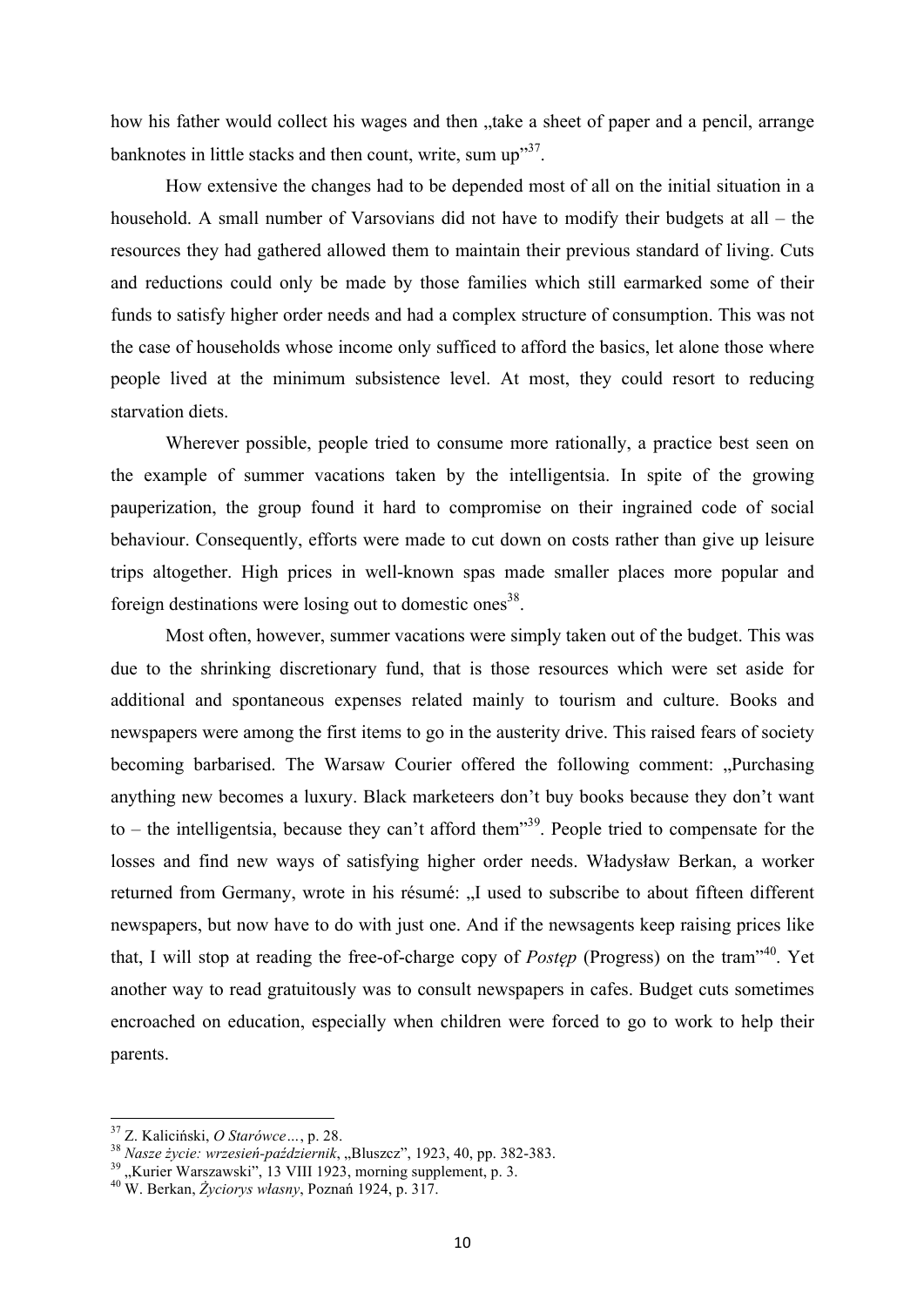People also gave up all amenities and investment in home furnishings – furniture "one owns has to suffice as long as the new one doesn't get cheaper<sup>, 41</sup>. After the July increase of telephone tariffs, the press reported the wholesale phenomenon of people giving up their phones not only in private flats, but also in offices and pharmacies<sup>42</sup>. In August, it was noticed that many consumers postpone the repair of their gas installations as a way to avoid gas bills<sup>43</sup>. People tried to reduce the cost of buying clothes, too. One way to curb consumption in this area was to use old objects kept for a rainy day. And so they would repair and darn damaged items of clothing and wore down those which have already finished their useful  $life^{44}$ . If new clothes had to be obtained, they were bought in second-hand street markets offering them at bargain prices<sup>45</sup>. The Fly often included cartoons depicting a member of the intelligentsia or a worker in tatters<sup>46</sup>, visibly not able to afford new shoes or clothes. A lot of Varsovians could not replace the clothes they had since 1914 so their appearance was not very far from the one shown in the cartoon.

In order to be less reliant on paid services, people either substituted many of them with home work or simply gave them up. In August, for example, after yet another increase in ticket prices, the number of people travelling by tramways dropped significantly<sup>47</sup>. At the time of high prices, W. Berkan cut down on barber services – he would shave at home and have his hair washed by his wife<sup>48</sup>. However, the savings thus generated entailed opportunity costs in the form of the time and energy necessary to perform the necessary activities.

By cutting spending on higher order needs it was possible to rebalance household budgets. The share of basic goods and services, especially food, increased as a sign of the society getting poorer. Yet, economies had to be made even in this category. The Ivy, whose target readership was made up of well-to-do women, offered recipes for cheap ginger bread and biscuits<sup>49</sup>. Still, the recipes suggested in the periodical were beyond the reach of many Varsovians. One of the readers of a sensationalist daily wrote: "With prices at such exorbitant" levels, I have very modest expenses: breakfast for 5.000 marks, lunch for 10.000 marks and supper for 5.000 marks, which makes up 20.000 marks per day or 600.000 marks per month". The person earned 575,190 marks at the time. The low cost of food, which he could not afford

<sup>&</sup>lt;sup>41</sup> Ibidem.<br>
<sup>42</sup> "Kurier Informacyjny i Telegraficzny", 25 VII 1923, p. 1.<br>
<sup>43</sup> Ibidem, 1 VIII 1923, p. 3.<br>
<sup>44</sup> W. Berkan, *Życiorys* ..., p. 316; "Kurier Informacyjny i Telegraficzny", 23 VII 1923, p. 1.<br>
<sup>45</sup> "Kurie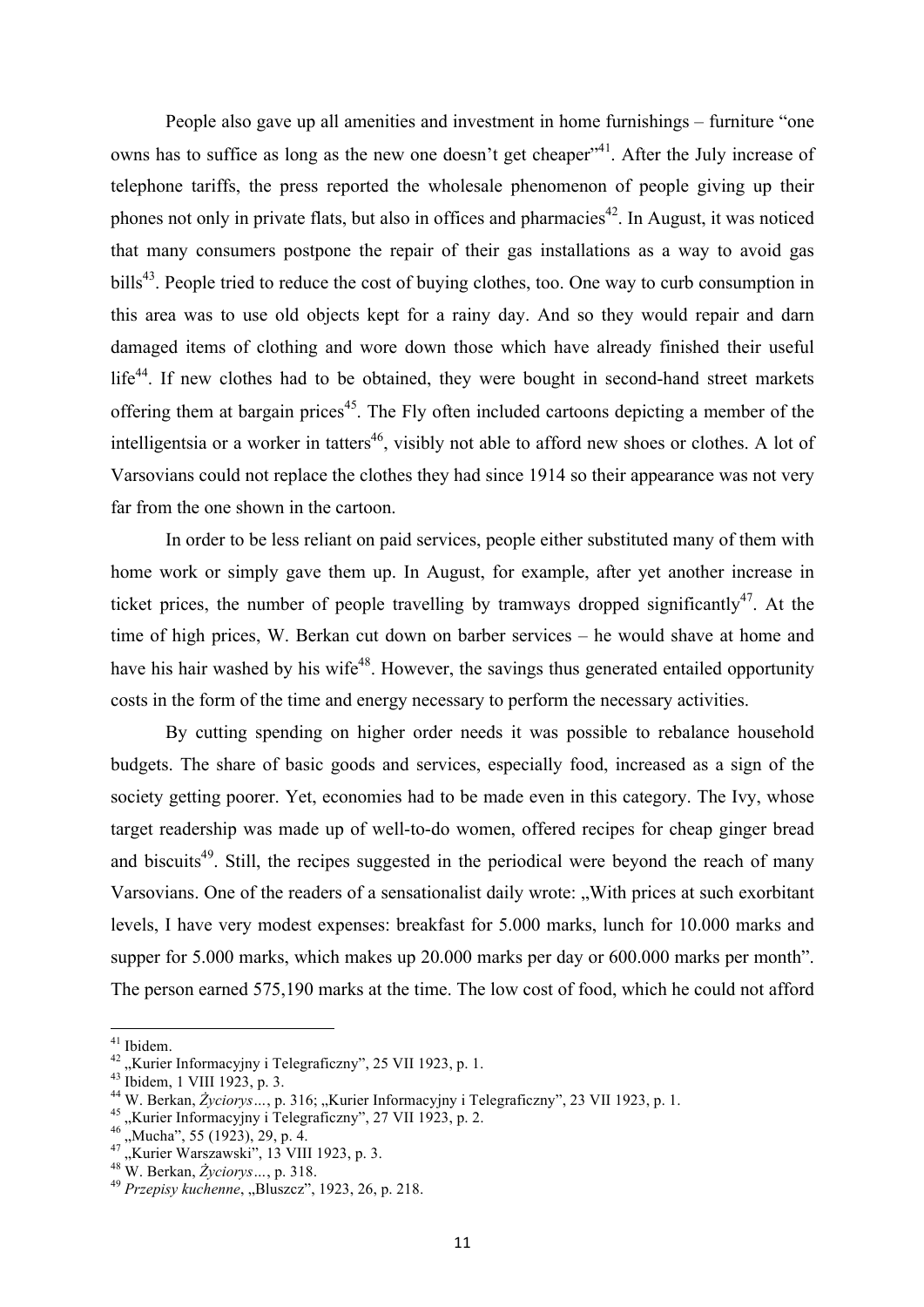anyway, were due to the fact that he dined at his relatives<sup> $50$ </sup>. The pauperized white-collar workers were also saved by collective catering establishments run by social welfare organisations which used post-war supplies from American food aid campaigns $^{51}$ .

The need to slash household budgets radically combined with the difficulty in satisfying basic needs made people focus on the material aspects of everyday life and their own problems. Care for the public good was pushed to the background. A journalist writing for The Warsaw Courier deplored the fact that there are no people willing to help the Women's Work Club, a charity organisation<sup>52</sup>. Concluding the description of the economies he made, W. Berkan said: "What do I care for others! At a time like that, everyone tries to save himself as best he can. […] Those […] who have to limit themselves and draw on their old juices are the most numerous"<sup>53</sup>.

Members of those households which operated at the subsistence level put all their time and energy into satisfying the needs from the lowest section of Maslow's pyramid and reducing the deficiencies. This is aptly put by The Fly in its Ode to the Stomach: "*Żołądku mój jedyny. Przy tym Nowym Roku / Życzę ci, bym cię zgubił na ulicy w tłoku, / Bo powiedz, kiedy marka nasza całkiem kona, / Kiedy dolar przeklęty sześć i pół milona, / Kiedy mąka miliony, pustki w mojej chacie, / Powiedz drogi żołądku, czym napełnię ja cię*?" (O my dear stomach. It is my New Year's wish / That you should get lost somewhere in the throng / As the mark is on its death bed/ And there are six and a half million to the cursed dollar/ As flour is worth millions and the pantry is empty/ Tell me, my dear stomach, how should I fill you?)<sup>54</sup>. The poem was published on 28 December 1923 – trade was already in the doldrums due to the reduced shopping activity and Warsaw, suffering from high prices, was additionally hit by winter problems with food supply.

### 6. **Adaptation strategies – extra sources of income**

The drop in the value of real wages forced Varsovians not only to curb their household spending, but also to look for new sources of income. A one-off inflow of cash could be ensured by the sale of unnecessary object such as the tailcoat sold by the hero of the novel

<sup>&</sup>lt;sup>50</sup>, "Kurier Informacyjny i Telegraficzny", 23 VII 1923, p. 1.<br><sup>51</sup>, "Kurier Warszawski", 3 X 1923, morning supplement, p. 2.<br><sup>52</sup> Ibidem, 2 VII 1923, evening issue, p. 5.<br><sup>53</sup> W. Berkan, *Życiorys* ..., p. 318.<br><sup>54</sup> *Do*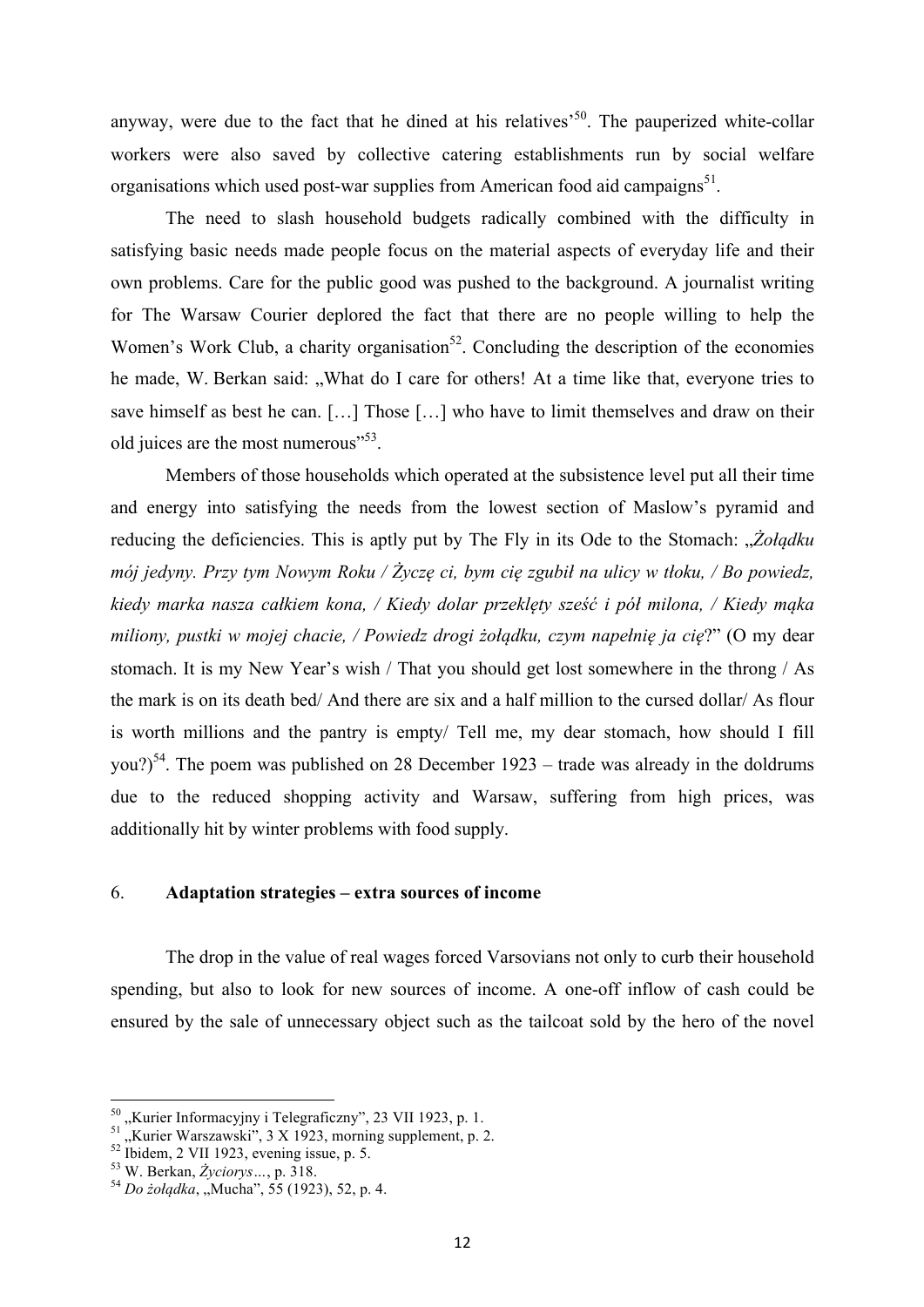*Przedwiośnie* (The Coming Spring)<sup>55</sup>. The extensive classified advertisements section of The Warsaw Courier, where typical ads by shop, company and workshop owners prevailed, also featured adverts by private persons. As the indicated hours when a potential transaction could take place were most often in the afternoon, we may assume that such ads were published by working people. A lot of the ads were about the sale of furniture and clothes. For example, the following offer was made at the beginning of August: "For sale: double bed, sturdy with nickel bars, net and mattresses. Kopernika 16/2 Street; from 5-7 p.m.<sup>56</sup>. In addition to the sale of chattel, extra income could be obtained by pawning objects, which gave the owner a chance to buy them back once the financial situation in the household got better. However, the options to sell or pawn things were limited, especially in the society which had come out of a war and had struggled with economic problems for a number of years.

Another way to improve the household budget was to look for additional earnings and find work for every family member. Many public servants looked for a second job, a tendency described by Stefan Kozłowski in his study on bank employees<sup>57</sup>. Wives and children were also forced to undertake paid work. The share of women in the total working population in 1918–1923 was the highest in the entire interwar period<sup>58</sup>. Even though the professional activity of Warsaw women increased in the second half of the 19th century<sup>59</sup> and was often a necessity at the time of war, undertaking paid work by women who had children was a limited phenomenon – the dominant proletarian family model was traditional<sup>60</sup>. This is why, at the time of hyperinflation, wages earned by women and children were perceived as a sad necessity and a sign of pauperization $^{61}$ .

In the intellectual milieu, women's work was more common, especially in the creative and progressive circles, but even there earning money by wives and mothers was often seen as an economic necessity. Newspapers describing the story of Leon Brześciński, who was made redundant, mention the fact that his wife found employment only when her husband was laid off, but her earnings were not enough to support the family of three<sup>62</sup>. The reason is that work

<sup>&</sup>lt;sup>55</sup> S. Żeromski, *Przedwiośnie*, Wrocław-Warsaw-Cracow 1982, pp. 268-269.<br><sup>56</sup> "Kurier Warszawski", 7 VIII 1923, evening issue, p. 14.<br><sup>57</sup> S. Kozłowski, *Warunki bytu pracowników bankowych w Polsce w latach 1920-1927*,

społeczeństwo na ziemiach polskich w XIX wieku, ed. A. Żarnowska i A. Szwarc, Warsaw 1995, pp. 99-114.<br><sup>60</sup> W. Mierzecki, *Praca zarobkowa kobiet w środowisku robotniczym w Polsce międzywojennej, in: Równe* 

*prawa i nierówne szanse. Kobiety w Polsce międzywojennej*, ed. A. Żarnowska i A. Szwarc, Warsaw 2000,

 $^{61}$ , Kurier Informacyjny i Telegraficzny", 14 VII 1923, p. 2.  $^{62}$  Ibidem, 7 VII 1923, p. 1.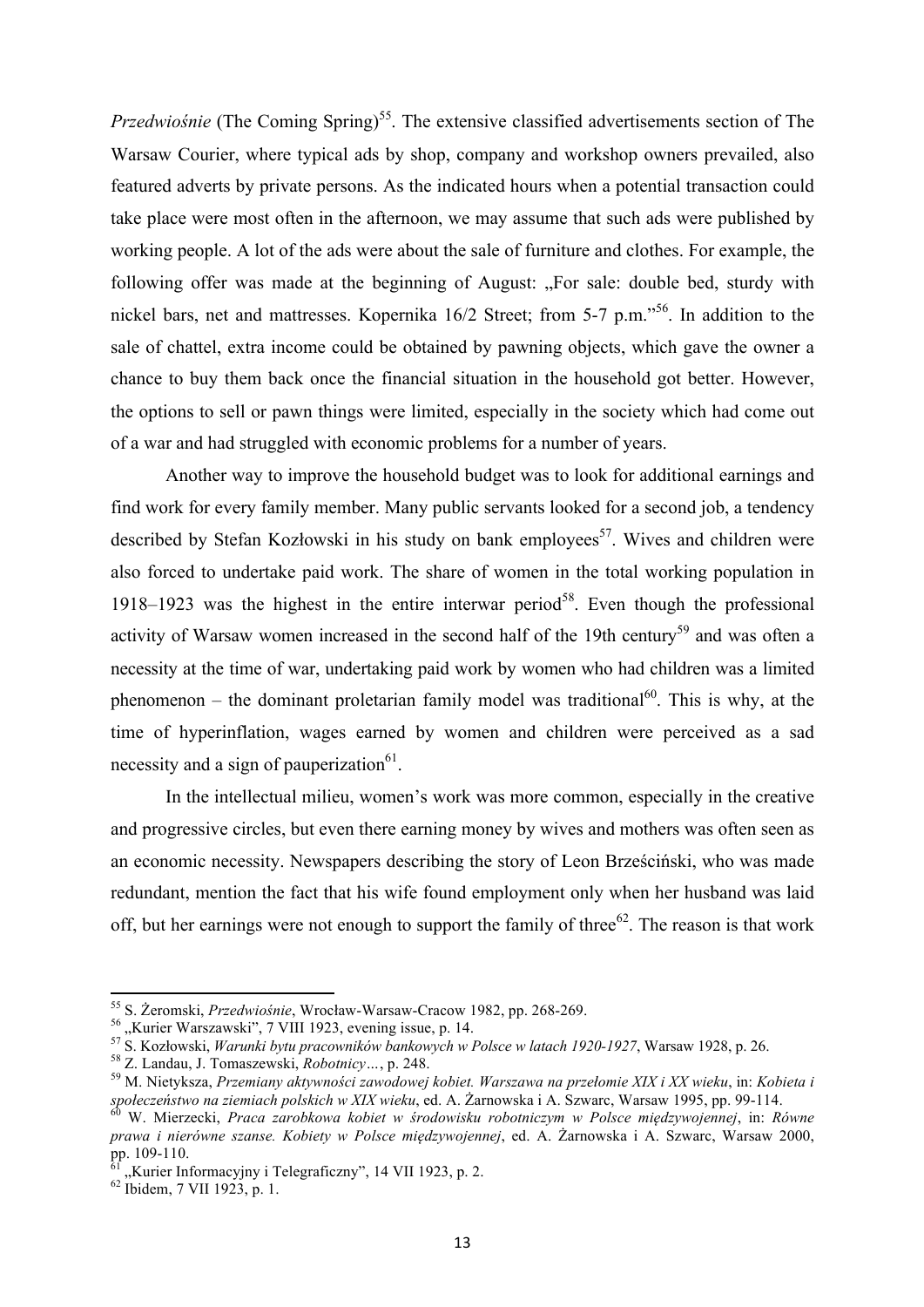performed by women did not bring as much profit as men's work, women's pay being lower than men's in most sectors of the economy $^{63}$ .

Inflation forced people to rationalise their household budgets and created new forms of saving wherever it was possible. The rapidly depreciating Polish mark could not hold value effectively, which explains the disappearance of the traditional form of saving through putting aside part of the income. In their flight from the mark, people looked for alternative means of hoarding such as non-depreciable goods, foreign currencies and corporate stocks<sup>64</sup>. Playing the stock market could be a very lucrative activity at the time, the boundary between saving and getting profit from speculating in stock being blurred. The records and memories of the period often mention the "stock market rush" among Varsovians. Józef Świdrowski recounts: "At the time of advanced inflation, stock market speculation was rife. […] Joint-stock companies mushroomed and people bought stock without asking about the value of the companies or their line of business. One day, I skipped school and went to Warsaw […] to buy stock"65. This caused concern as currency depreciation made its impact on the way people treated work – it made them believe that it was possible to achieve success quickly and without much effort. As was noticed by E. Taylor, new models of wealth emerged: "It made the unscrupulous profiteer successful. Thus was the most bitter fruit of inflation born – the <moral inflation>, which permeated the entire social structure and cast its shadow on the postinflation period"<sup>66</sup>.

Press reports of crimes related to inflation and social pauperization other than profiteering are equally numerous. The unprecedented scale of money circulation and the common avoidance of the mark created conditions for various forgeries. People forged banknotes, shares in stock market companies and cut diamonds<sup>67</sup> which were popular as a way of hoarding value. Once prices of tobacco increased, counterfeit cigarettes hit the market<sup>68</sup>.

As it was impossible to obtain resources to satisfy basic needs and the access to many goods was limited, some people resorted to stealing. The especially popular form of theft took place at railway sidings where loaded railway wagons were parked. At the beginning of

<sup>63</sup> Working conditions for women in the industrial sector are discussed in: Z. Landau, J. Tomaszewski,

Robotnicy..., pp. 248-250.<br><sup>64</sup> Oszczędności prywatne, "Bluszcz", 33-34,1923, pp. 286-287.<br><sup>65</sup> J. Świdrowski, *Moja droga w świat. Wspomnienia 1906–1939*, Warsaw 1980, p. 108.<br><sup>66</sup> E. Taylor, *Waluta*, in: *Bilans gospoda* 

<sup>&</sup>lt;sup>67</sup> "Kurier Informacyjny i Telegraficzny", 31 VII 1923, p.1; "Kurier Warszawski", 15 XI 1923, morning supplement, p. 6;

Kurier Warszawski", 12 VII 1923, morning supplement, p. 4; 31 VII 1923, p. 8.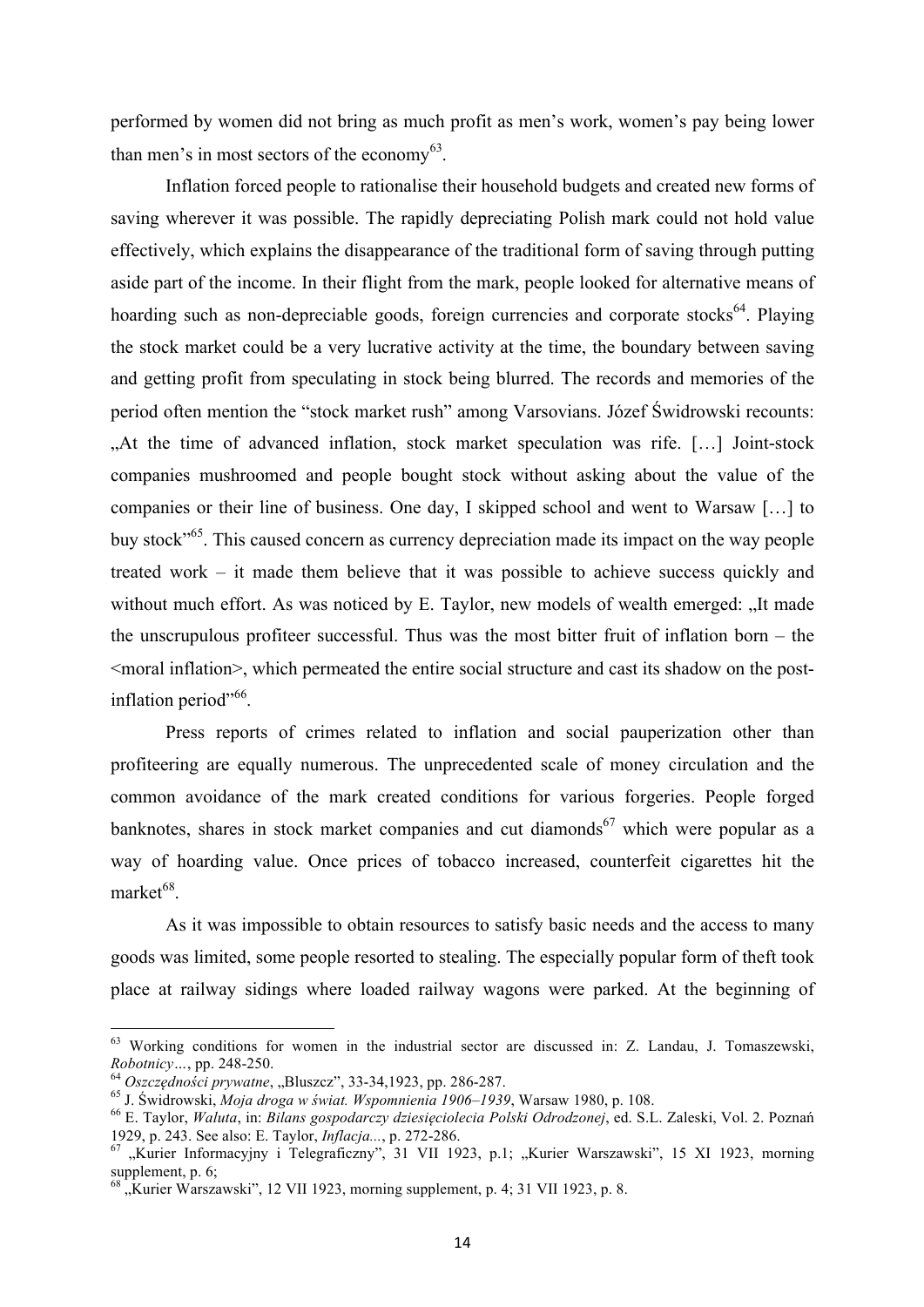September, The Warsaw Courier reported that there were organised groups robbing trains in the area of Warsaw<sup>69</sup>. Theft supplied households in the necessary goods whilst the sale of stolen products offered an additional source of income. We could venture a thesis that stealing basic necessities from the trains at the time of the general frustration caused by reports of illegal exports may be interpreted as an act of social justice. On the other hand, the lack of response from the authorities may suggest that there was more tolerance for such offences. Moral qualms related to the breach of social norms and breaking the law had to give way in the face of harsh reality.

### **7. Conclusion**

As we take a closer look at the economic strategies adopted by Warsaw consumers and entrepreneurs, we can clearly see that, faced with everyday hardship, they pushed their individual interests to the fore focusing on the overriding objective of obtaining hard-to-find products and offsetting losses caused by the quick drop in the value of money. Moral and social considerations were usually given less importance. The practices described above also created conflicts and made the society very polarised, which is why the state tried to influence the worker-employer and consumer-seller relations by putting in place various regulations (cost-of-living index, wage indexation, price control, anti-speculation laws). Such steps, however, could not cope with the quickly changing reality of hyperinflation. The government itself, hardly able to contain the worsening economic situation and embroiled in political infighting, only exacerbated social tensions. The trust in parliamentary democracy and the belief in its efficacy were put to the test as the condition of the reborn state was subjected to increasing criticism.

The economically motivated conflict between the government and the society reached its turning point on 6 November in Cracow when striking workers were attacked by the army. 32 people died. The events showed the frustration of the general public caused by the difficult material situation and the resistance to the policies of the centre-right government. They reverberated across Poland and in Warsaw where they compounded the feelings of anxiety and threat. They also added fuel to the criticism levelled by the opposition contributing to the fall of the government in December 1923.

<sup>69</sup> Ibidem, 2 IX 1923, p. 9.